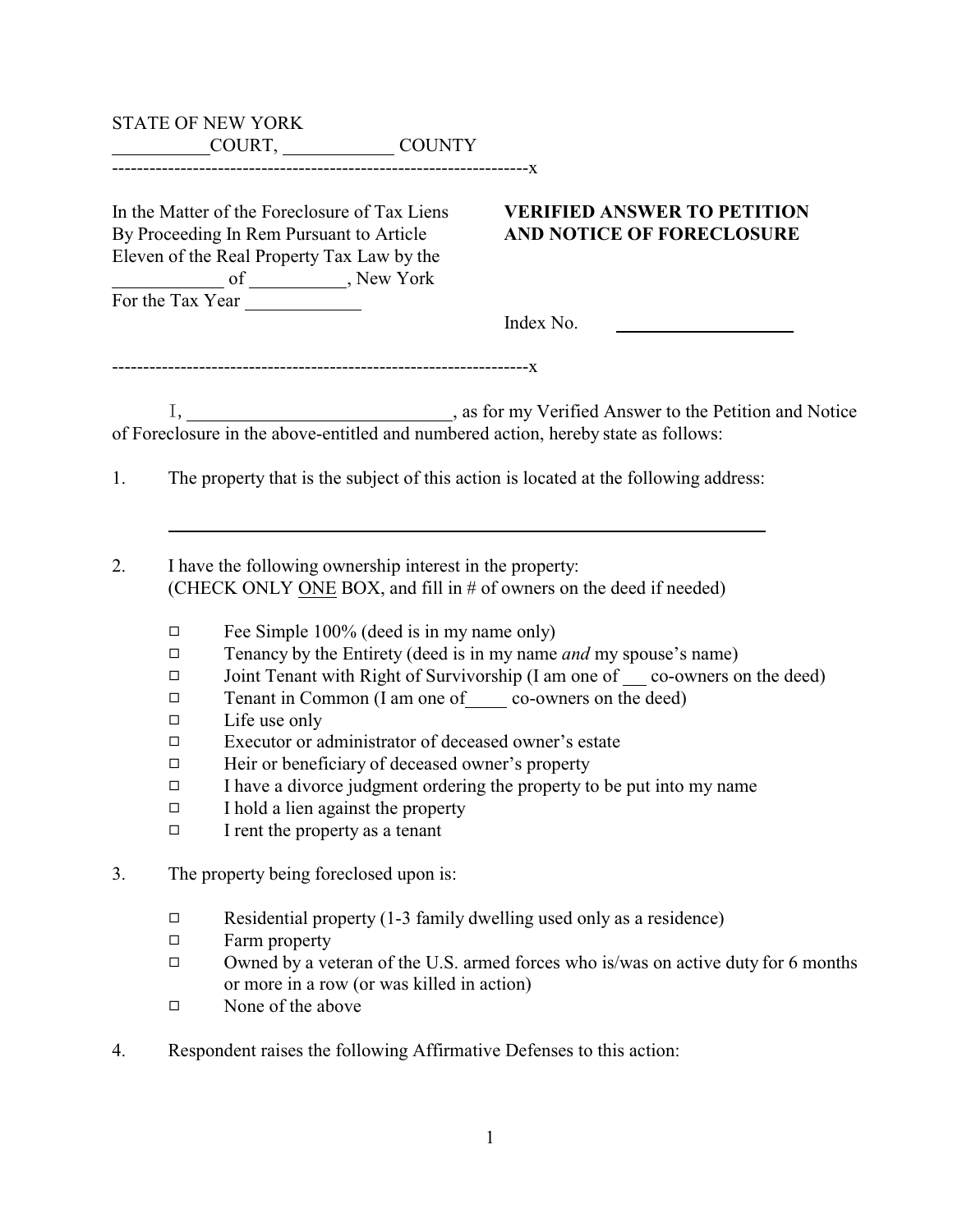#### **I. PREMATURE FILING**

Under Real Property Tax Law (RPTL) §1102(4), the "lien date" for unpaid taxes is January 1 of the year when the taxes were due (unless local law sets a different date). If the lien date of school taxes is earlier than the lien date of other taxes on the same assessment roll, the later of the two dates is the "lien date" (for school taxes that have not been re-levied).

The RPTL requires 2 years to redeem the property by paying all back taxes, interest, fees and charges in full. Some tax districts provide a 3-year or 4-year redemption period for residential or farm property. Some tax districts also provide a 4-year or 5-year redemption period for veterans of the U.S. armed forces who are/were on active duty for 6 months or more in a row (or were killed in action)

 The Petition and Notice of Foreclosure in this case does not meet the requirements of RPTL §1123(1), in that (CHECK ONLY ONE BOX):

- $\Box$  I have a 2-year redemption period, but this action was filed less than 21 months after the "lien date"
- $\Box$  I have a 3-year redemption period, but this action was filed less than 33 months after the "lien date"
- $\Box$  I have a 4-year redemption period, but this action was filed less than 45 months after the "lien date"
- $\Box$  I have a 5-year redemption period, but this action was filed less than 57 months after the "lien date"

## **II. PROPERTY IN WRONG CLASS (RPTL §1111)**

My tax district has a 3-year or 4-year redemption period for residential or farm property. I only received a 2-year redemption period. However, I can prove that the property is:

 $\Box$  residential (1-3 family dwelling used only as a residence) OR

 $\Box$  farm property

## **III. DEFECTIVE PETITION**

The Petition and Notice of Foreclosure in this case does not meet the requirements of RPTL §1123(4), in that (CHECK ALL THAT APPLY):

- 9 The Petition was not signed *and* dated by the *enforcing tax officer*
- $\Box$  The enforcing tax officer's signature on the Petition was not notarized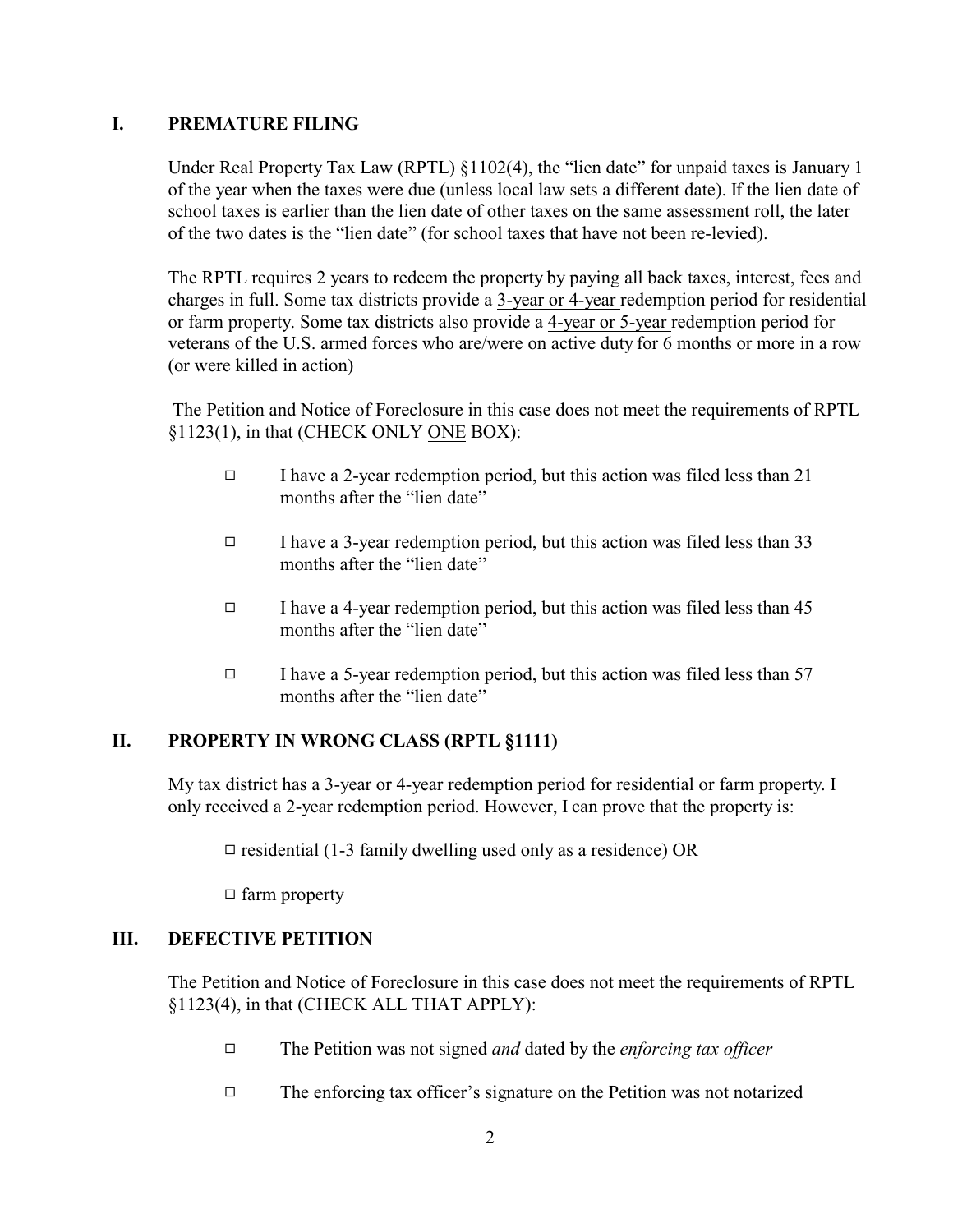9 The Petition was not *also* affirmed under penalty of perjury by the enforcing tax officer

## **IV. LACK OF PROPER NOTICE** (CHECK ALL THAT APPLY)

- $\Box$  The "Notice of Foreclosure" was not published in 2 newspapers in general circulation in the tax district for 3 consecutive weeks in a 2-month period. (RPTL §1124)
- $\Box$  I had a right to notice of this proceeding, because I have an interest in the property. However, I was left out of the list of Respondents to be provided with notice.  $(RPTL \S 1125(1))$
- $\Box$  The Petition and Notice of Foreclosure in this case were not served upon me by first class *and* certified mail. (RPTL §1125(1))
- 9 The Petition and Notice of Foreclosure in this case were not mailed to me *on* or *before* the date the notice appeared for the first time in the newspaper. (RPTL §1125(1))
- $\Box$  I sent a change of address to the tax district, but still did not receive a copy of the Petition and Notice of Foreclosure. (RPTL §1125(1)(d))
- $\Box$  I did not receive a copy of the Petition and Notice of Foreclosure because I moved, but the tax officer did not contact the U.S. Postal Service to obtain my current address.  $(RPTL \S 1125(1)(b)(ii))$
- $\Box$  The Petition and Notice of Foreclosure was sent to the wrong address. (RPTL  $$1125(1))$
- $\Box$  The Petition and Notice of Foreclosure did not contain the information required by law. (RPTL  $\S1125(2)$ )
- $\Box$  No affidavit of service has been filed in this case, showing that I was properly served. (RPTL §1128)
- □ Other problem with notice (please describe): \_\_\_\_\_\_\_\_\_\_\_\_\_\_\_\_\_\_\_\_\_\_\_\_\_\_\_\_\_\_\_\_\_

#### **V. IMPROPER FILING OF DELINQUENT TAX LIST**

 $\overline{a}$ 

 $\overline{a}$ 

The tax district is required to file a list of delinquent taxes for each tax year with the county clerk, no sooner than 1 month after receipt of the return of unpaid taxes (RPTL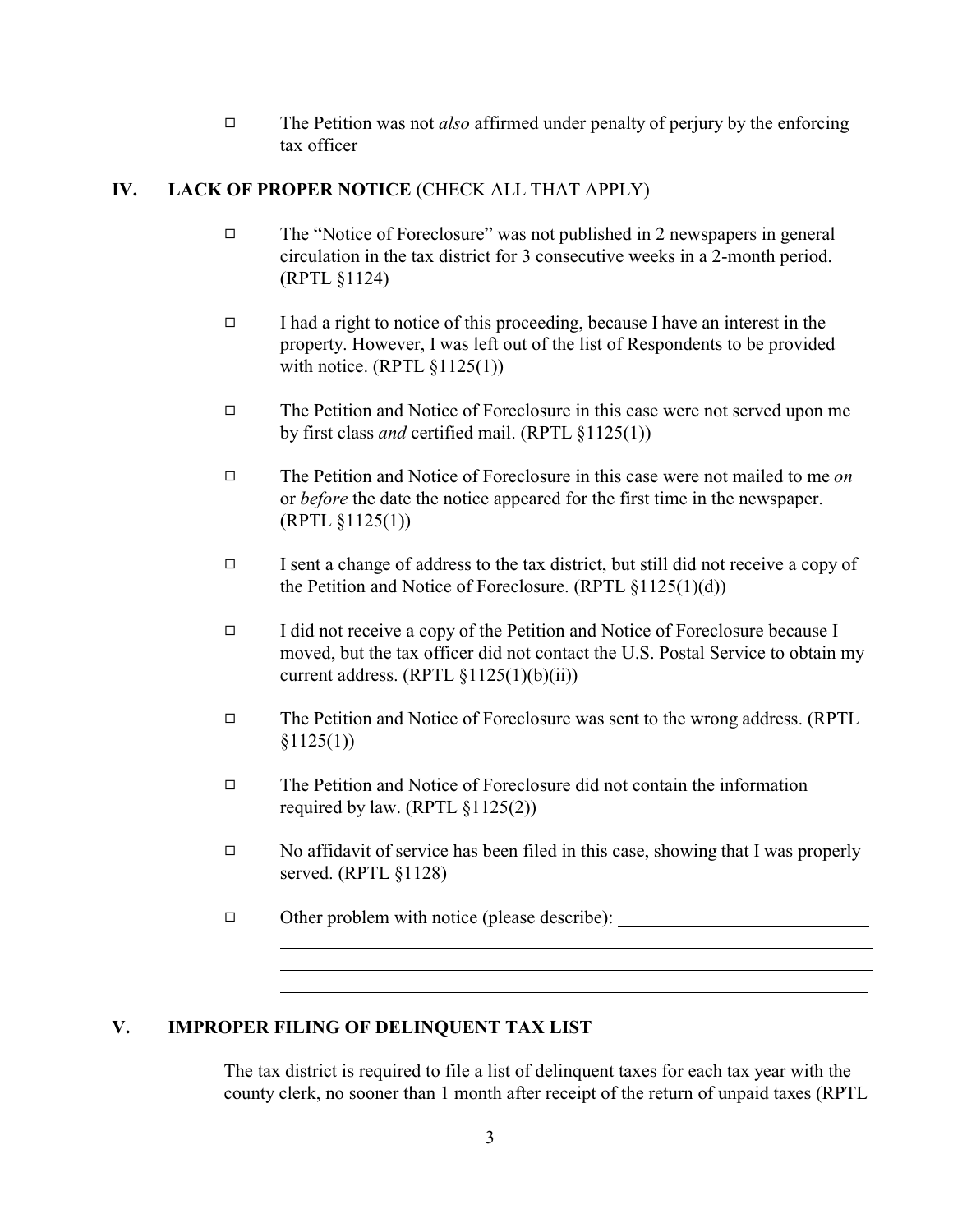§1122). This list must be filed within 10 months after the lien date, or "as soon thereafter as practicable." (RPTL §1122).

The delinquent tax list has the following errors (CHECK ALL THAT APPLY):

- $\Box$  My property was not included on the delinquent tax list. (RPTL §1122(1))
- $\Box$  The tax map number of my property is not correct. (RPTL §1122(6)(a))
- $\Box$  The name(s) of the owners of this property are not correct.(RPTL §1122(6)(b))
- $\Box$  The list does not include the amount of the tax lien owed. (RPTL §1122(6)(c))
- 9 The list was not signed *and* dated by the *enforcing tax officer*. (RPTL §1122(7))
- $\Box$  The enforcing tax officer's signature on the list was not notarized. (RPTL §1122(7))
- □ The list was not *also* affirmed under penalty of perjury by the enforcing tax officer. (RPTL §1122(7))
- $\Box$  The list was not filed with the county clerk within 2 business days of when it was signed. (RPTL §1122(7))

 $\Box$  Other problem with list (please describe):

# **VI. AMOUNT OWED IS INCORRECT**

 $\overline{a}$ 

 $\overline{a}$ 

 $\overline{a}$ 

I dispute the amount of back taxes, interest, fees and other charges owed (CHECK ALL THAT APPLY):

- $\Box$  I made payments that were not credited
- $\Box$  I applied for the following tax exemption(s), but was improperly denied:
- $\Box$  The amount of interest or other fees is incorrect
- $\Box$  Under RPTL §1102(1), the amount of foreclosure charges cannot exceed \$150, unless a court decides they are necessary and reasonable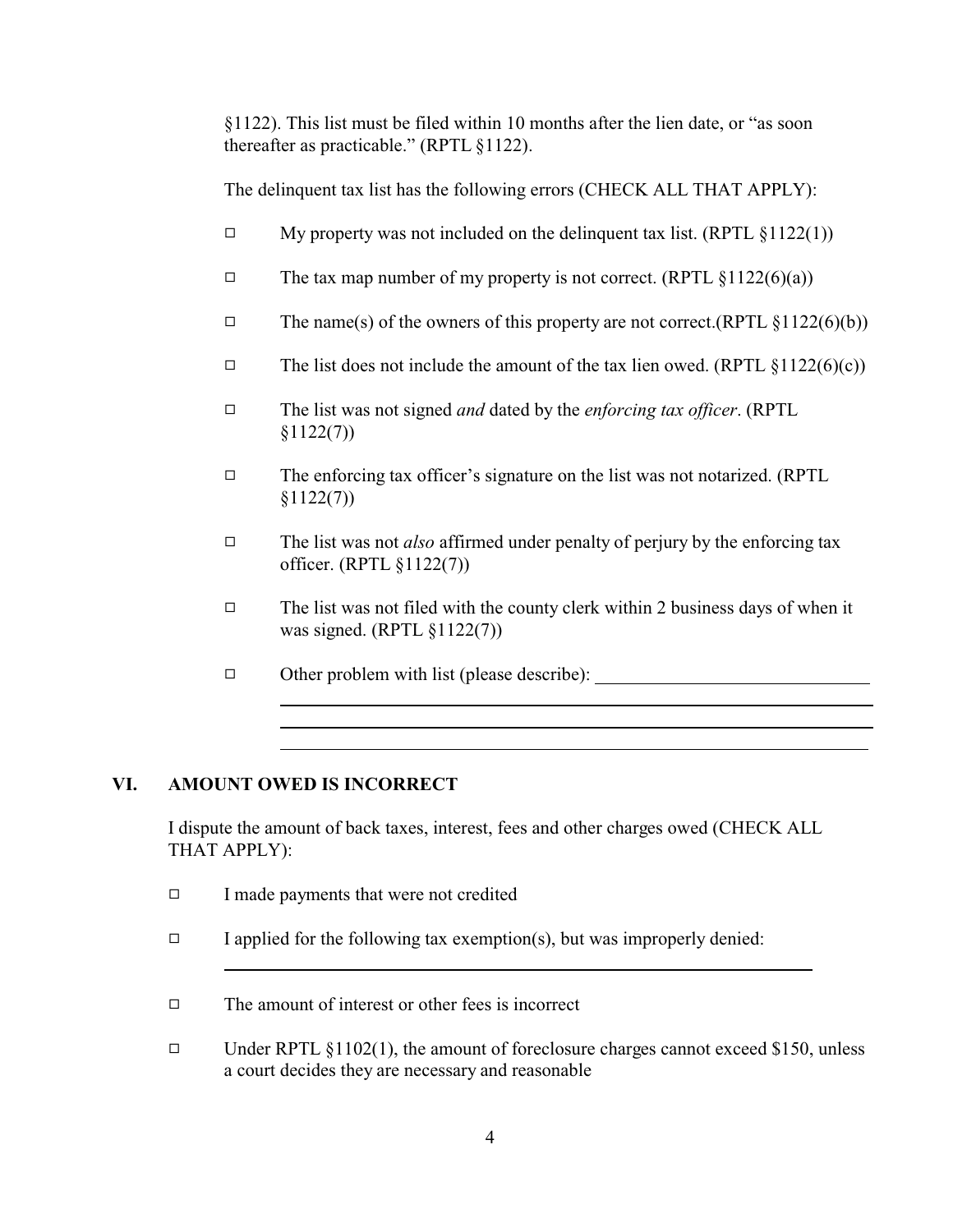$\Box$  Other reason(s):

 $\overline{a}$  $\overline{a}$ 

I demand a hearing so I can provide proof of the correct amount owed. RPTL §1130 and *Matter of Foreclosure of Tax Liens by County of Ulster,* 121 A.D.3d 111, 990 N.Y.S.2d 337 (3rd Dep't 2014)

## **VII. INSTALLMENT AGREEMENT**

In the alternative, Respondent requests the opportunity to enter into a repayment agreement for any taxes owed.

#### **VIII. OTHER DEFENSES:**

 $\overline{a}$ 

WHEREFORE, Respondent respectfully requests that the Petition and Notice of Foreclosure in this action be dismissed, or in the alternative, that Respondent be allowed the opportunity to enter into a repayment agreement for any taxes owed. Respondent demands that if the property is sold, that any proceeds over and above the amounts due and owing to Petitioner be returned to Respondent.

Dated:

| <b>Printed Name:</b> |  |  |
|----------------------|--|--|
| Address:             |  |  |
|                      |  |  |

Phone: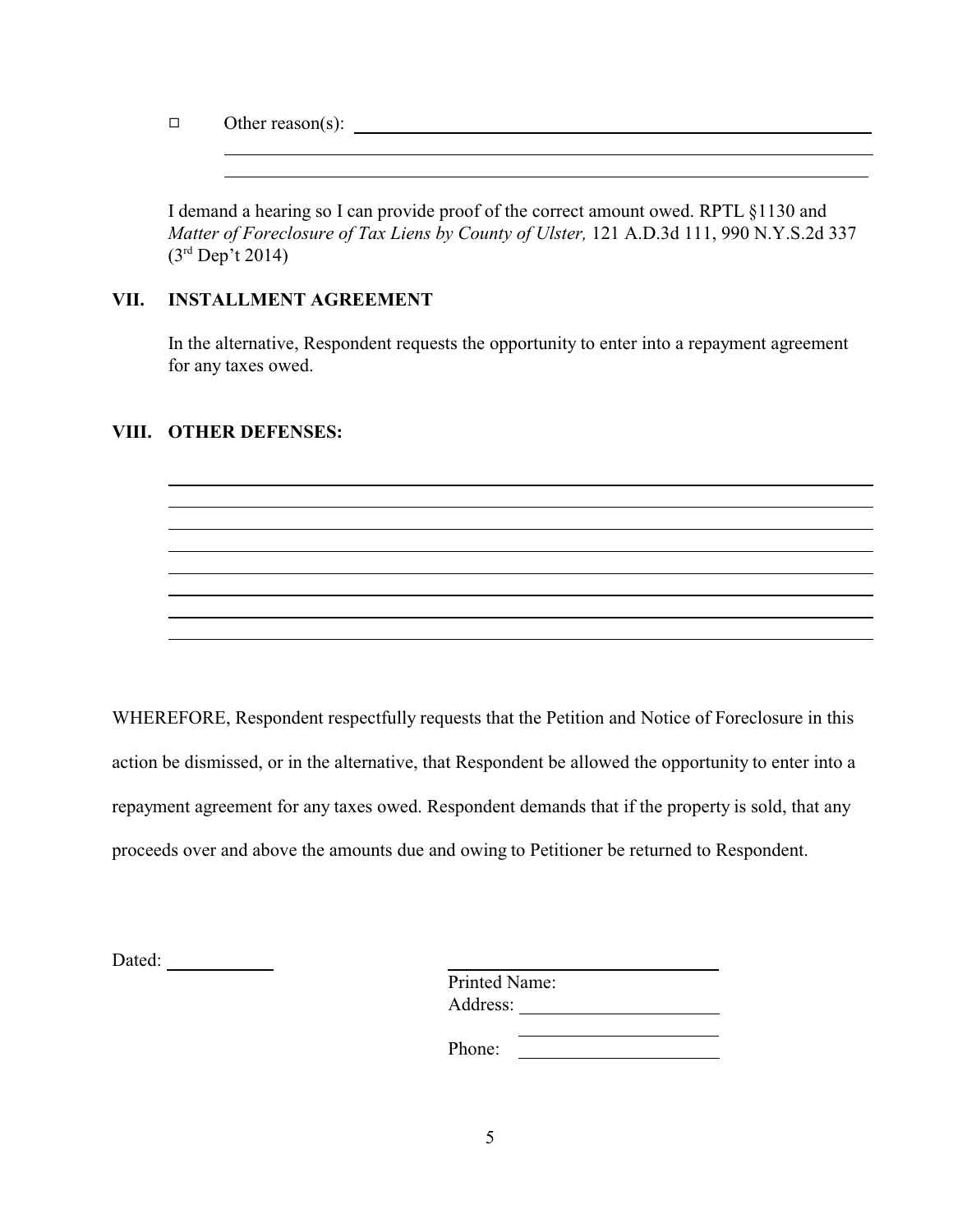#### **VERIFICATION**

STATE OF NEW YORK )

) ss:

COUNTY OF  $\qquad \qquad$ 

I, have read the foregoing Verified Answer to the Petition and Notice of Foreclosure and know the contents thereof. The contents are true to my own knowledge except as to matters therein stated to be alleged upon information and belief, and as to those matters I believe them to be true.

Sworn to before me this \_\_\_\_ day of  $\overline{\phantom{a}}$ , 20.

\_\_\_\_\_\_\_\_\_\_\_\_\_\_\_\_\_\_\_\_\_\_\_\_\_\_\_\_ Notary Public

Pro se pleading prepared with the assistance of: